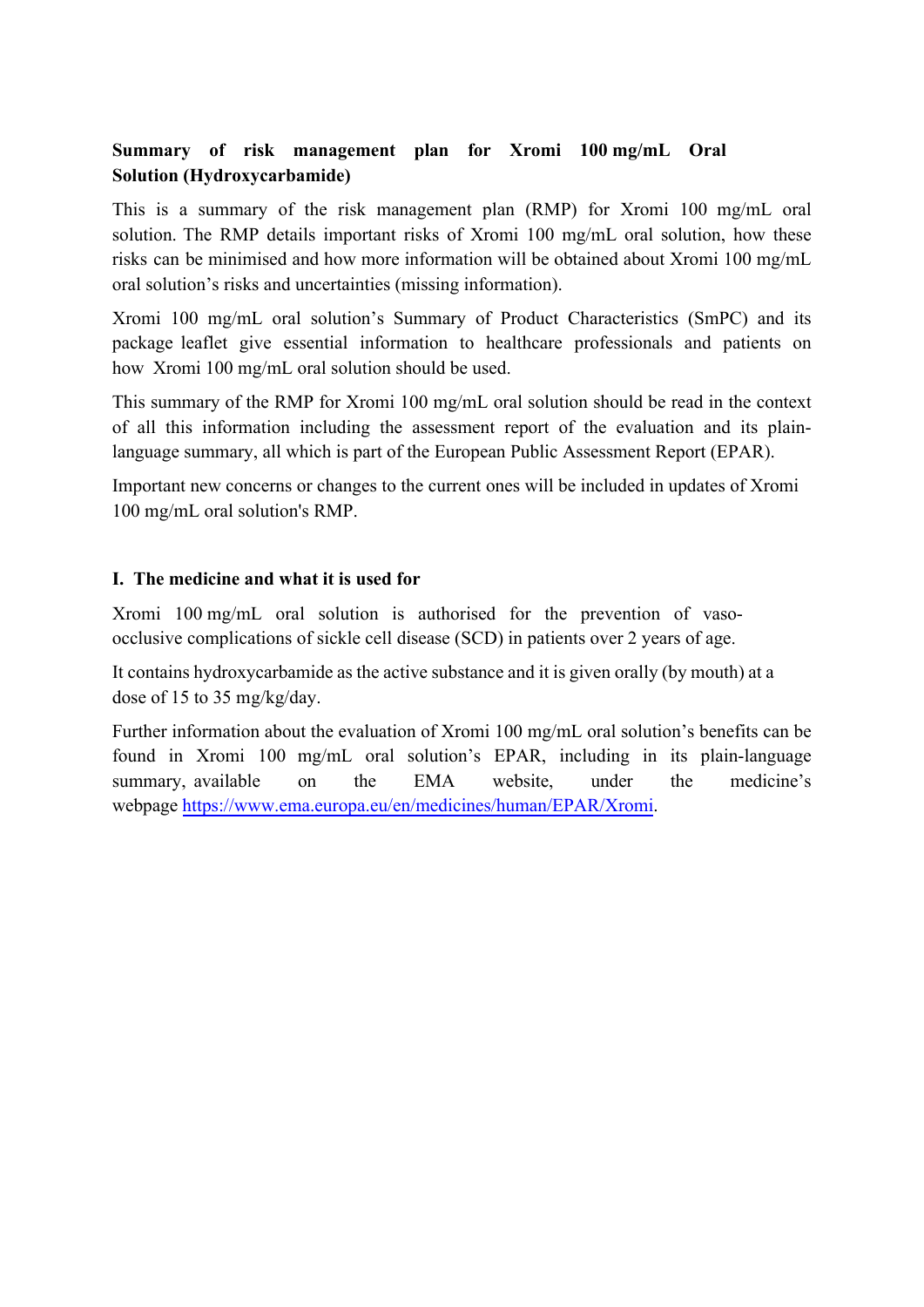# II. Risks associated with the medicine and activities to minimise or further characterise the risks

Important risks of Xromi 100 mg/mL oral solution, together with measures to minimise such risks and the proposed studies for learning more about Xromi 100 mg/mL oral solution's risks, are outlined below.

Measures to minimise the risks identified for medicinal products can be:

• Specific information, such as warnings, precautions, and advice on correct use, in the package leaflet and SmPC addressed to patients and healthcare professionals;

• Important advice on medicine's packaging;

• The authorised pack size — the amount of medicine in a pack is chosen so to ensure that the medicine is used correctly;

• The medicine's legal status — the way a medicine is supplied to the patient (only with prescription) can help to minimise its risks.

Together, these measures constitute *routine* risk *minimisation* measures.

In the case of Xromi 100 mg/ml oral solution, these measures are supplemented with *additional* risk minimisation measures mentioned under relevant important risks, below.

In addition to these measures, information about adverse reactions is collected continuously and regularly analysed, including in PSUR assessment so that immediate action(s) can be taken as necessary. These measures constitute *routine pharmacovigilance activities*.

If important information that may affect the safe use of Xromi 100 mg/mL oral solution is not yet available, it is listed under 'missing information' below.

#### $\Pi.A$ List of important risks and missing information

Important risks of Xromi 100 mg/mL oral solution are risks that need special risk management activities to further investigate or minimise the risk, so that the medicinal product can be safely administered/taken.

Important risks can be regarded as identified or potential. Identified risks are concerns for which there is sufficient proof of a link with the use of Xromi 100 mg/mL oral solution. Potential risks are concerns for which an association with the use of this medicine is possible based on available data, but this association has not been established yet and needs further evaluation. Missing information refers to information on the safety of the medicinal product that is currently missing and needs to be collected (e.g. on the long-term use of the medicine);

A list of important identified/potential risks/missing information is provided in Table 1.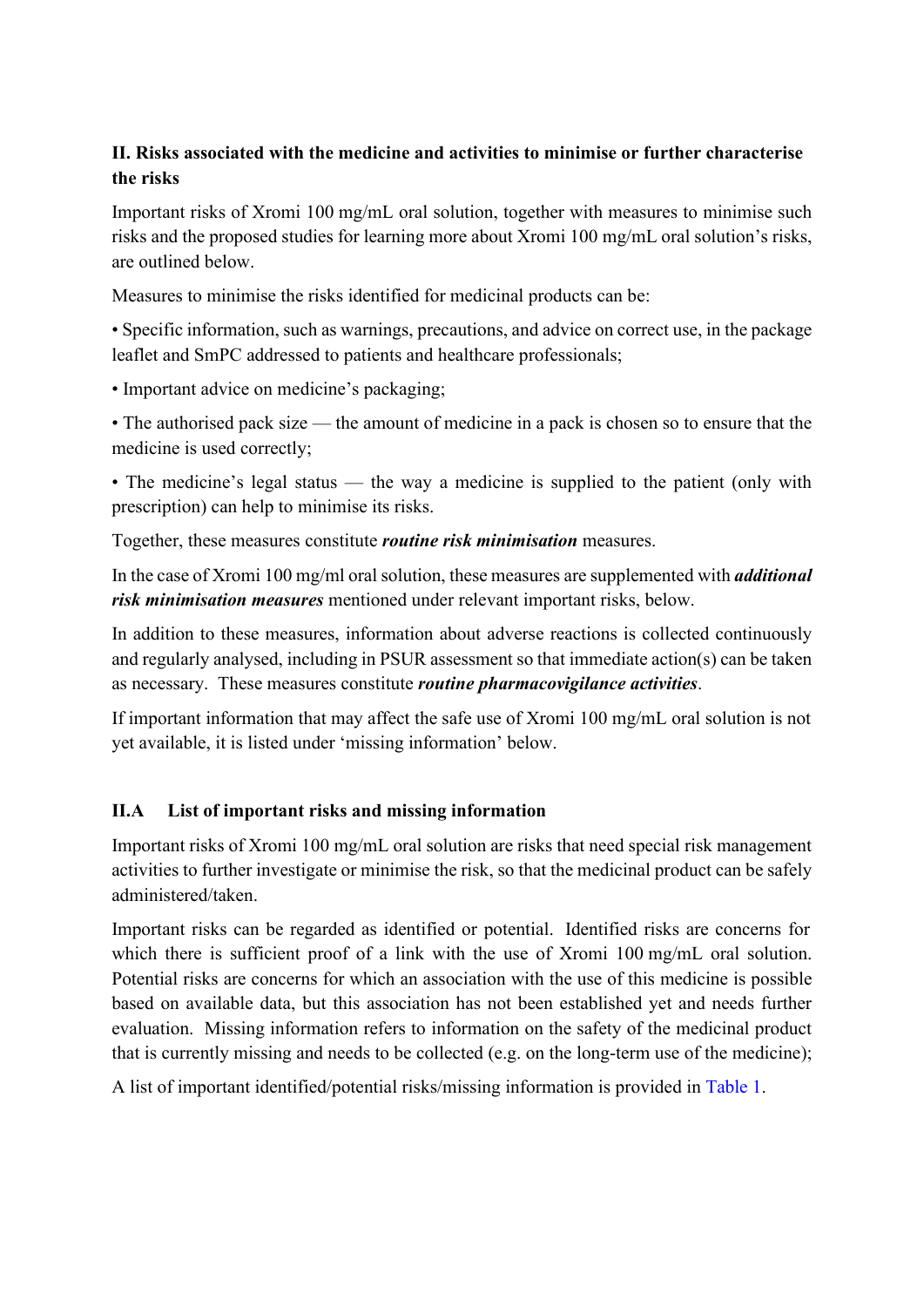| List of important risks and missing Information |                                                                                                                                                                                                                                                                       |  |
|-------------------------------------------------|-----------------------------------------------------------------------------------------------------------------------------------------------------------------------------------------------------------------------------------------------------------------------|--|
| <b>Important identified risks</b>               | 1. Effects on male fertility- low sperm count (oligospermia) and absence of<br>sperms (azoospermia) with normal shape and reduced semen volume                                                                                                                        |  |
| <b>Important potential risks</b>                | 1. Causing genetic mutation (mutagenicity) and cancer (carcinogenicity) –<br>secondary cancers (e.g., leukaemias)                                                                                                                                                     |  |
|                                                 | 2. Off-label use in the cancer (oncology) indications not approved for this<br>formulation (with the tablet/capsule formulation)                                                                                                                                      |  |
|                                                 | 3. Off-label use for chronic severe anaemia (low healthy red blood cell count<br>or low haemoglobin) - Thalassemia (a condition where the body makes<br>an abnormal form of haemoglobin)/polycythaemia (a condition where the<br>body makes too many red blood cells) |  |
|                                                 | 4. Potential medication errors - Transfer of patients from capsule and tablet<br>to liquid formulation and two dosing syringes                                                                                                                                        |  |
|                                                 | 5. Skin ulceration and vasculitis                                                                                                                                                                                                                                     |  |
|                                                 | 6. Off-label use in children $\leq$ years old                                                                                                                                                                                                                         |  |
|                                                 | 7. The effect on embryogenesis, teratogenic potential, breastfeeding and<br>post-natal development                                                                                                                                                                    |  |
|                                                 | 8. Safety of hydroxycarbamide in patients with underlying hepatic or renal<br>impairment                                                                                                                                                                              |  |
|                                                 | 9. Lupus erythematosus                                                                                                                                                                                                                                                |  |
|                                                 | 10. Interstitial lung disease in SCD population                                                                                                                                                                                                                       |  |
|                                                 | 11. Hyperkalaemia in SCD population                                                                                                                                                                                                                                   |  |
|                                                 | 12. Hyponatremia in SCD population                                                                                                                                                                                                                                    |  |
| <b>Missing information</b>                      | 1. Concurrent use of hydroxycarbamide with nucleoside analogue reverse<br>transcriptase inhibitors and other myelosuppressive medicinal products or<br>radiation therapy                                                                                              |  |
|                                                 | 2. Interaction with live bacterial or virus vaccines                                                                                                                                                                                                                  |  |

Table 1 List of Important Identified/Potential Risks/Missing Information

#### Summary of important risks  $II.B$

A summary of important identified/potential risks/missing information is provided in Table 2.

### Summary of Important identified/potential risks/Missing information Table 2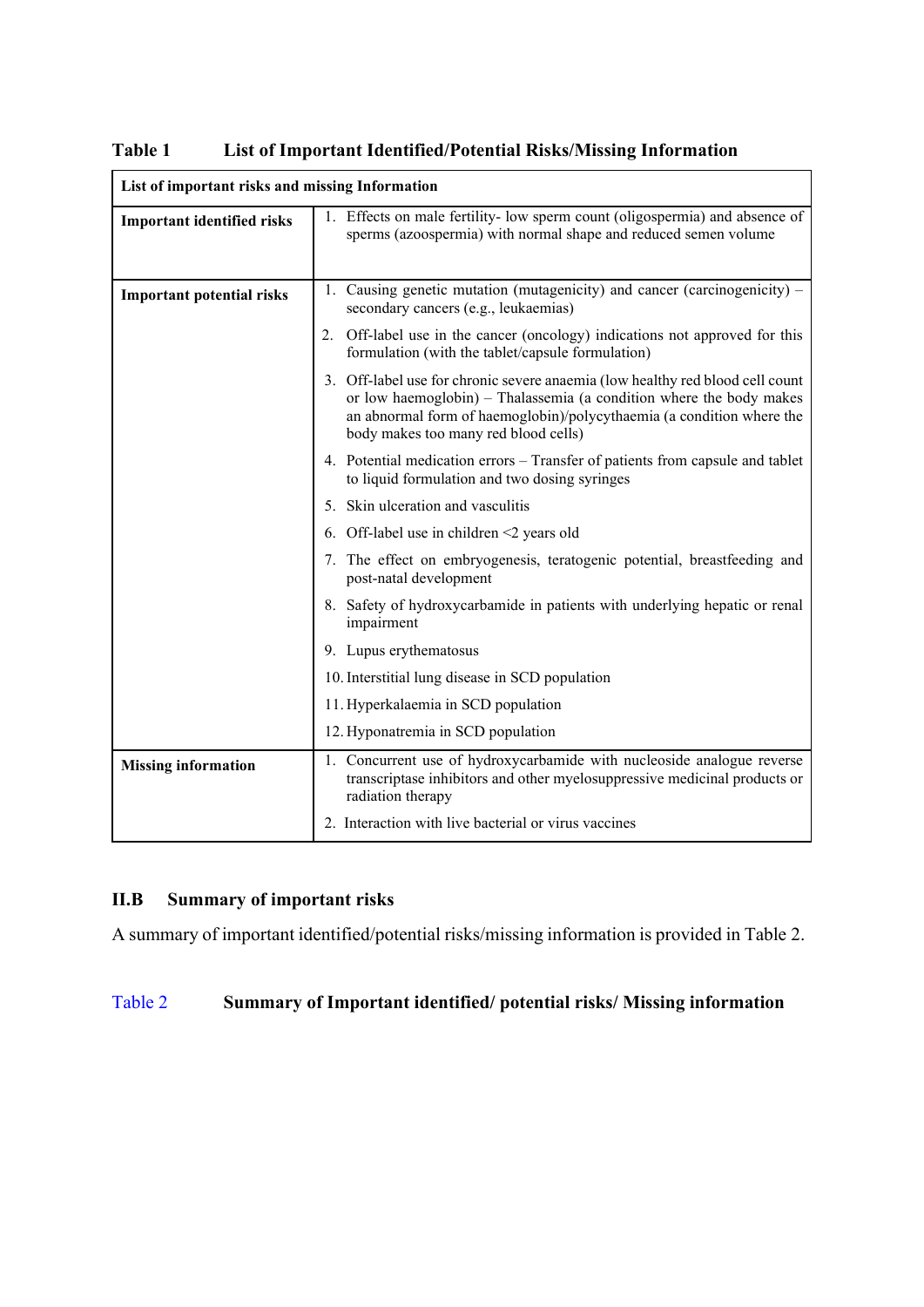| Important identified risk: Effects on male fertility – oligospermia and azoospermia with normal shape<br>and reduced semen volume |                                                                                                                                                                                                                                                                                                                                                                                     |  |
|-----------------------------------------------------------------------------------------------------------------------------------|-------------------------------------------------------------------------------------------------------------------------------------------------------------------------------------------------------------------------------------------------------------------------------------------------------------------------------------------------------------------------------------|--|
| Evidence for linking the risk to the medicine                                                                                     | Evidence for this risk comes from published literature.                                                                                                                                                                                                                                                                                                                             |  |
| <b>Risk factors and risk groups</b>                                                                                               | Males with long-term use of Xromi 100 mg/mL oral<br>solution in childhood or adolescence.                                                                                                                                                                                                                                                                                           |  |
| <b>Risk minimisation measures</b>                                                                                                 | Routine risk minimisation measures:<br>Risks will be managed through routine<br>pharmacovigilance practices and routine risk<br>minimisation measures (e.g. labelling).<br>Additional risk minimisation measures:<br>Additional risk minimization will be undertaken by<br>communicating this risk to physicians/healthcare<br>providers and patients, using educational materials. |  |
| Important potential risk: Mutagenicity and Carcinogenicity - secondary cancers (e.g., leukaemias)                                 |                                                                                                                                                                                                                                                                                                                                                                                     |  |
| Evidence for linking the risk to the medicine                                                                                     | Evidence for this risk comes from published literature.                                                                                                                                                                                                                                                                                                                             |  |
| <b>Risk factors and risk groups</b>                                                                                               | Children and adolescents with long-term use in SCD or<br>long-term use of hydroxycarbamide in myeloproliferative<br>disorders.                                                                                                                                                                                                                                                      |  |
| <b>Risk minimisation measures</b>                                                                                                 | Routine risk minimisation measures:<br>Risks will be managed through routine<br>pharmacovigilance practices and routine risk<br>minimisation measures (e.g. labelling).<br>Additional risk minimisation measures:<br>None                                                                                                                                                           |  |
| Additional pharmacovigilance activities                                                                                           | Additional pharmacovigilance activities:<br>Mutagenicity: None<br>Carcinogenicity -secondary cancers (e.g. leukaemias):<br>The open label observational, PK study will collect data if<br>applicable                                                                                                                                                                                |  |
|                                                                                                                                   | Important potential risk: Off-label use in other approved indications (oncology/cancer indications)                                                                                                                                                                                                                                                                                 |  |
| Evidence for linking the risk to the medicine                                                                                     | Not applicable                                                                                                                                                                                                                                                                                                                                                                      |  |
| <b>Risk factors and risk groups</b>                                                                                               | Children and adolescents with cancers or patients with<br>difficulty swallowing.                                                                                                                                                                                                                                                                                                    |  |
| <b>Risk minimisation measures</b>                                                                                                 | Routine risk minimisation measures:<br>Risks will be managed through routine<br>pharmacovigilance practices and routine risk<br>minimisation measures (e.g. labelling).<br>Additional risk minimisation measures:<br>None                                                                                                                                                           |  |
| Important potential risk: Off-label use in chronic severe anaemia/polycythaemia/thalassemia                                       |                                                                                                                                                                                                                                                                                                                                                                                     |  |
| Evidence for linking the risk to the medicine                                                                                     | Evidence for this risk comes from published literature.                                                                                                                                                                                                                                                                                                                             |  |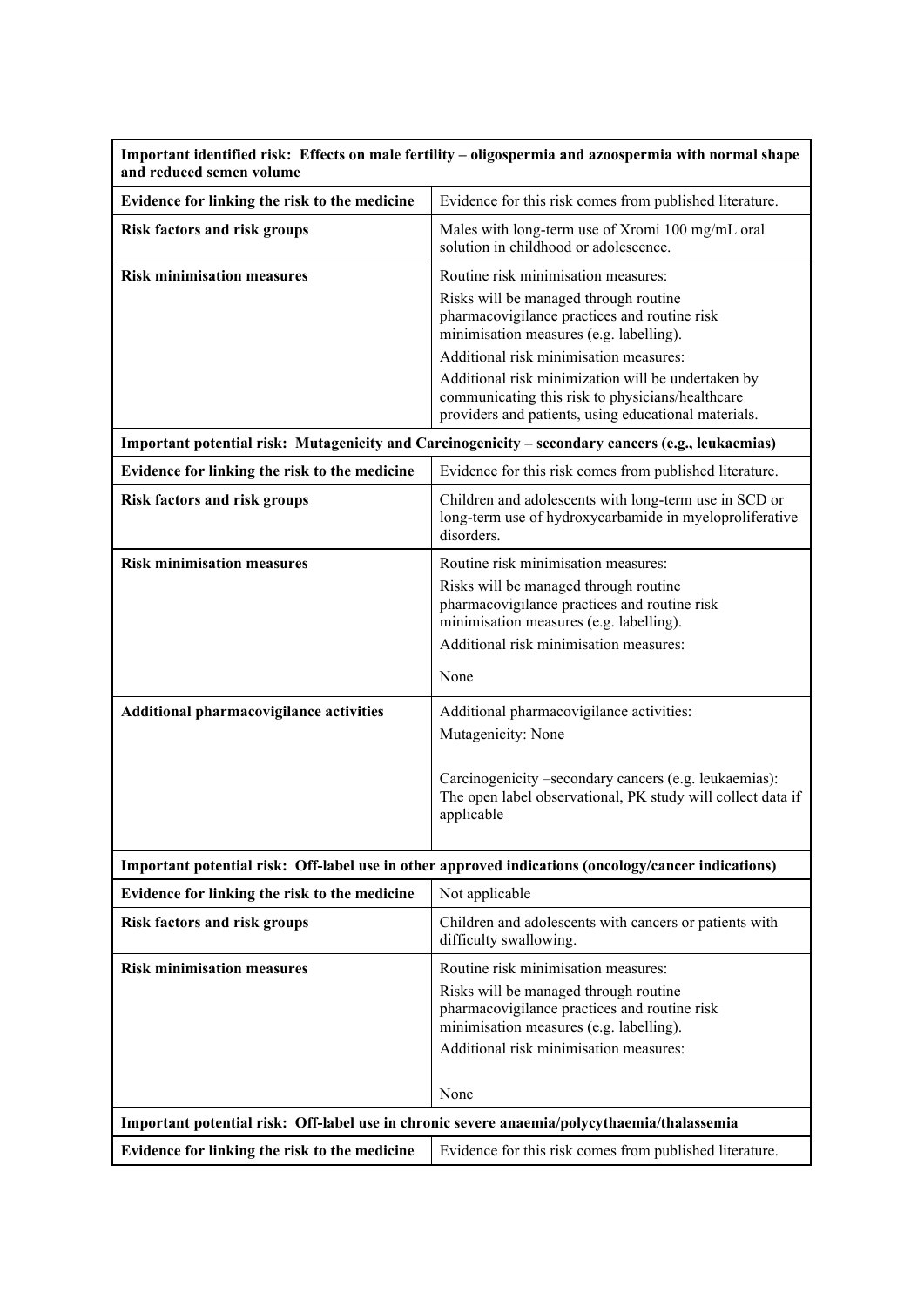| <b>Risk factors and risk groups</b>                                                                                                                   | Children with chronic severe<br>anaemia/polycythaemia/thalassemia.                                                                                                                                                                                                                                                                                                                  |  |
|-------------------------------------------------------------------------------------------------------------------------------------------------------|-------------------------------------------------------------------------------------------------------------------------------------------------------------------------------------------------------------------------------------------------------------------------------------------------------------------------------------------------------------------------------------|--|
| <b>Risk minimisation measures</b>                                                                                                                     | Routine risk minimisation measures:<br>Risks will be managed through routine<br>pharmacovigilance practices and routine risk<br>minimisation measures (e.g. labelling).<br>Additional risk minimisation measures:                                                                                                                                                                   |  |
|                                                                                                                                                       | None                                                                                                                                                                                                                                                                                                                                                                                |  |
| Important potential risk: Potential medication errors – Transfer of patients from capsule and tablet to<br>liquid formulation and two dosing syringes |                                                                                                                                                                                                                                                                                                                                                                                     |  |
| Evidence for linking the risk to the medicine                                                                                                         | Evidence for this risk comes from published literature and<br>results from the bioequivalence study performed by Nova<br>Laboratories Ltd.                                                                                                                                                                                                                                          |  |
| <b>Risk factors and risk groups</b>                                                                                                                   | Use in patients to whom a capsule or tablet formulation is<br>prescribed.                                                                                                                                                                                                                                                                                                           |  |
| <b>Risk minimisation measures</b>                                                                                                                     | Routine risk minimisation measures:<br>Risks will be managed through routine<br>pharmacovigilance practices and routine risk<br>minimisation measures (e.g. labelling).<br>Additional risk minimisation measures:<br>Additional risk minimization will be undertaken by<br>communicating this risk to physicians/healthcare<br>providers and patients, using educational materials. |  |
| <b>Additional pharmacovigilance activities</b>                                                                                                        | Additional pharmacovigilance activities:<br>The open label observational, PK study will collect data if<br>applicable                                                                                                                                                                                                                                                               |  |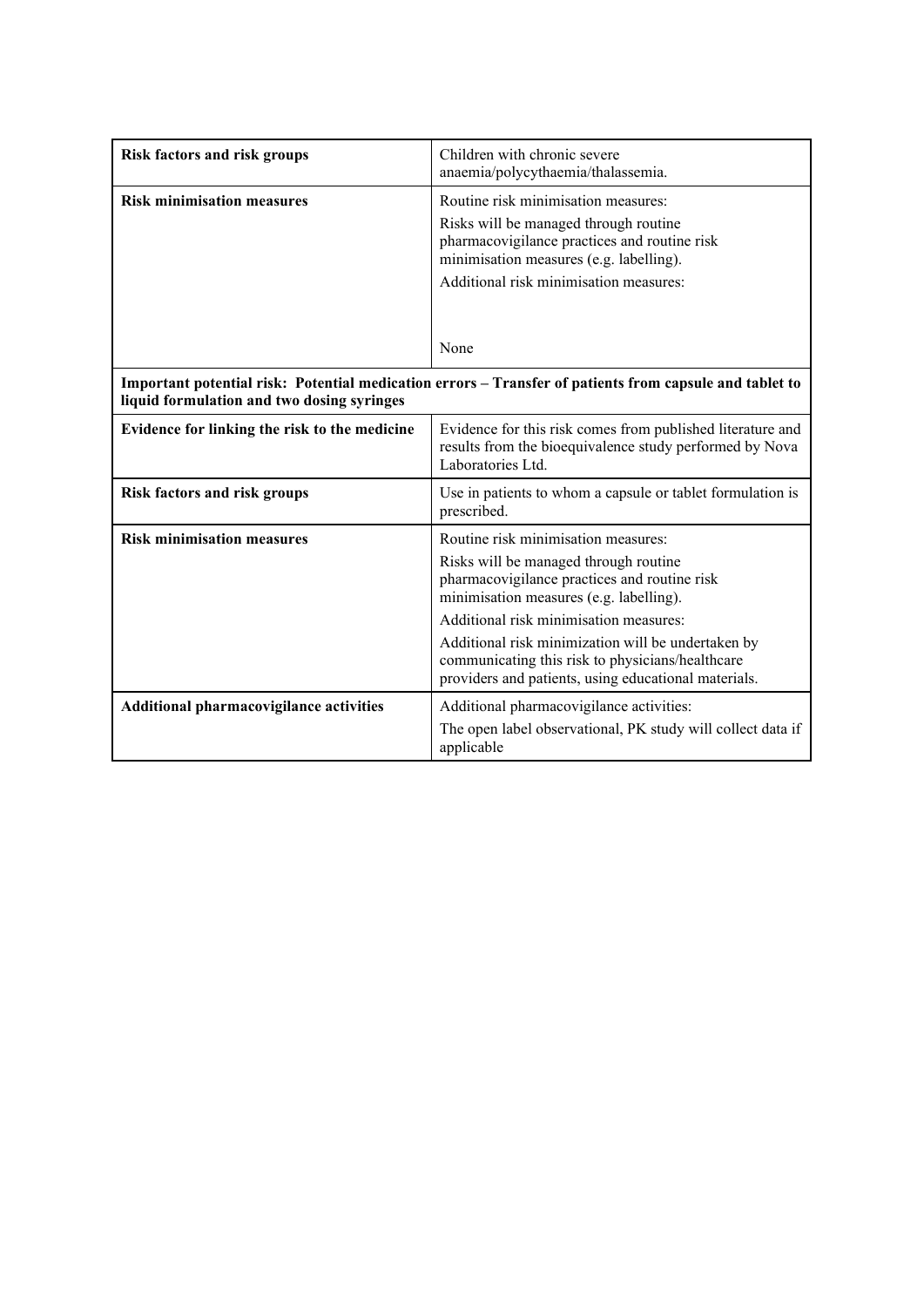| Important potential risk: Skin ulceration and vasculitis                                                                   |                                                                                                                                                                                                                                                                                                                                                                                     |  |  |
|----------------------------------------------------------------------------------------------------------------------------|-------------------------------------------------------------------------------------------------------------------------------------------------------------------------------------------------------------------------------------------------------------------------------------------------------------------------------------------------------------------------------------|--|--|
| Evidence for linking the risk to the medicine                                                                              | Evidence for this risk comes from published literature.                                                                                                                                                                                                                                                                                                                             |  |  |
| <b>Risk factors and risk groups</b>                                                                                        | Vascular risk factors, history of leg ulcers, diabetes.                                                                                                                                                                                                                                                                                                                             |  |  |
| <b>Risk minimisation measures</b>                                                                                          | Routine risk minimisation measures:<br>Risks will be managed through routine<br>pharmacovigilance practices and routine risk<br>minimisation measures (e.g. labelling).<br>Additional risk minimisation measures:<br>None                                                                                                                                                           |  |  |
| <b>Additional pharmacovigilance activities</b>                                                                             | Additional pharmacovigilance activities:<br>The Phase I/II open label observational, PK study will<br>collect safety data on leg ulceration/infections. Final<br>report is expected 2022.                                                                                                                                                                                           |  |  |
| Important potential risk: Off-label use in children <2 years old                                                           |                                                                                                                                                                                                                                                                                                                                                                                     |  |  |
| Evidence for linking the risk to the medicine                                                                              | Not applicable.                                                                                                                                                                                                                                                                                                                                                                     |  |  |
| <b>Risk factors and risk groups</b>                                                                                        | Children aged <2 years.                                                                                                                                                                                                                                                                                                                                                             |  |  |
| <b>Risk minimisation measures</b>                                                                                          | Routine risk minimisation measures:<br>Risks will be managed through routine<br>pharmacovigilance practices and routine risk<br>minimisation measures (e.g. labelling).<br>Additional risk minimisation measures:<br>None.                                                                                                                                                          |  |  |
| Important potential risk: The effect on embryogenesis, teratogenic potential, breastfeeding and post-<br>natal development |                                                                                                                                                                                                                                                                                                                                                                                     |  |  |
| Evidence for linking the risk to the medicine                                                                              | Evidence for this risk comes from published literature.                                                                                                                                                                                                                                                                                                                             |  |  |
| <b>Risk factors and risk groups</b>                                                                                        | Pregnant and/or breastfeeding females, female of<br>reproductive age group and foetus or children exposed to<br>Xromi during pre-natal period.                                                                                                                                                                                                                                      |  |  |
| <b>Risk minimisation measures</b>                                                                                          | Routine risk minimisation measures:<br>Risks will be managed through routine<br>pharmacovigilance practices and routine risk<br>minimisation measures (e.g. labelling).<br>Additional risk minimisation measures:<br>Additional risk minimization will be undertaken by<br>communicating this risk to physicians/healthcare<br>providers and patients, using educational materials. |  |  |
| Additional pharmacovigilance activities                                                                                    | Additional pharmacovigilance activities:<br>The open label observational, PK study will collect data<br>relevant to pregnancy, if applicable                                                                                                                                                                                                                                        |  |  |
| Important potential risk: Safety of hydroxycarbamide in patients with underlying hepatic or renal<br>impairment            |                                                                                                                                                                                                                                                                                                                                                                                     |  |  |
| Evidence for linking the risk to the medicine                                                                              | Evidence for this risk comes from published literature.                                                                                                                                                                                                                                                                                                                             |  |  |
| <b>Risk factors and risk groups</b>                                                                                        | Patients with underlying renal impairment and hepatic<br>impairment. Concomitant use of drugs inducing renal and<br>hepatic impairment i.e. other chemotherapeutic agents.                                                                                                                                                                                                          |  |  |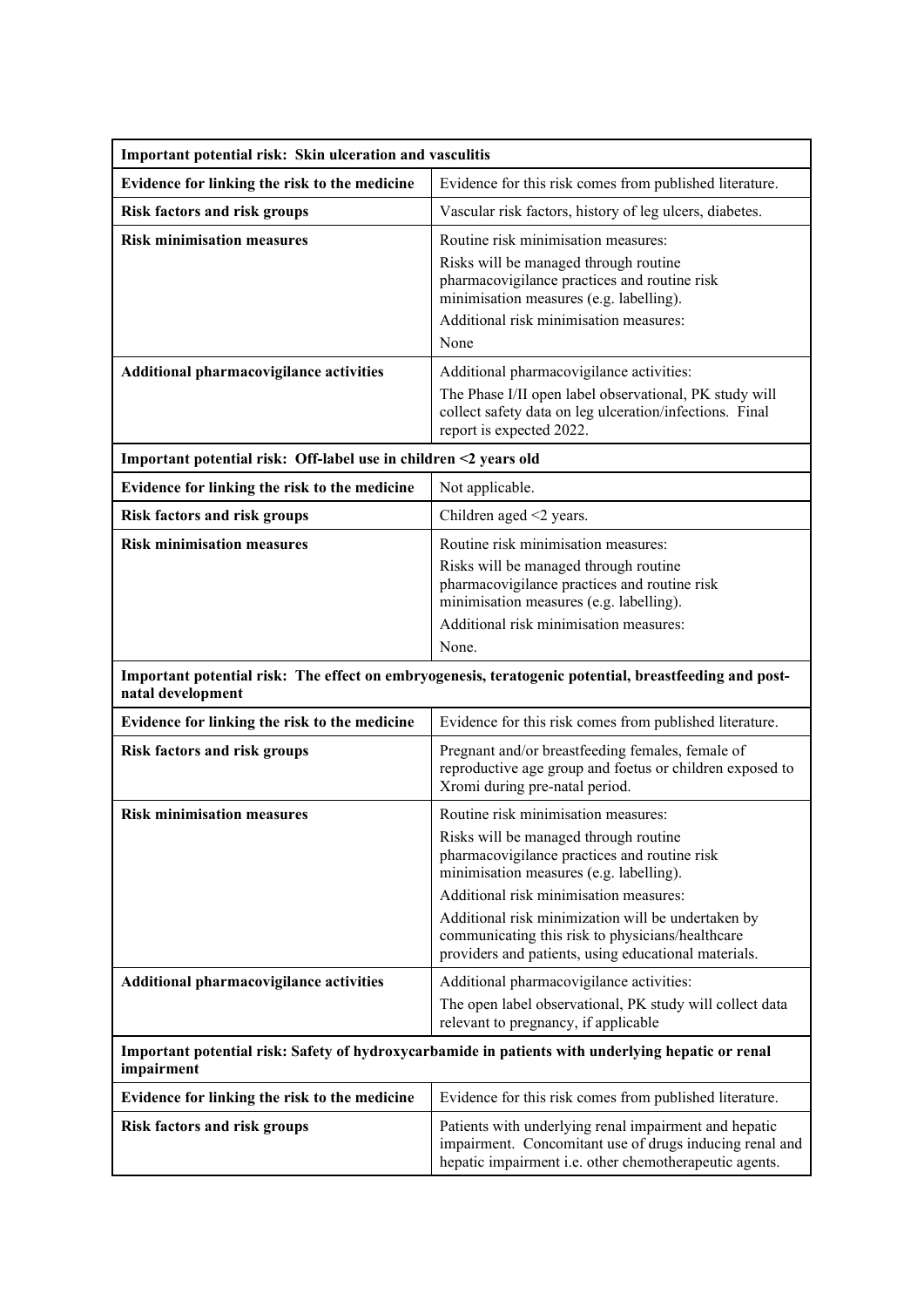| <b>Risk minimisation measures</b>                                     | Routine risk minimisation measures:<br>Risks will be managed through routine<br>pharmacovigilance practices and routine risk<br>minimisation measures (e.g. labelling).<br>Additional risk minimisation measures:<br>None.                                                                                                                                                                                                                                                                                           |  |  |
|-----------------------------------------------------------------------|----------------------------------------------------------------------------------------------------------------------------------------------------------------------------------------------------------------------------------------------------------------------------------------------------------------------------------------------------------------------------------------------------------------------------------------------------------------------------------------------------------------------|--|--|
| Important potential risk: Lupus erythematosus                         |                                                                                                                                                                                                                                                                                                                                                                                                                                                                                                                      |  |  |
| Evidence for linking the risk to the medicine                         | Evidence for this risk comes from published literature.                                                                                                                                                                                                                                                                                                                                                                                                                                                              |  |  |
| <b>Risk factors and risk groups</b>                                   | Patient's with abnormal immunology, long term use of<br>hydroxycarbamide on average 5 years and above.                                                                                                                                                                                                                                                                                                                                                                                                               |  |  |
| <b>Risk minimisation measures</b>                                     | Routine risk minimisation measures:<br>Risks will be managed through routine<br>pharmacovigilance practices and routine risk<br>minimisation measures (e.g. labelling).<br>Additional risk minimisation measures:<br>Not applicable.                                                                                                                                                                                                                                                                                 |  |  |
| Additional pharmacovigilance activities                               | Additional pharmacovigilance activities:<br>The open label observational, PK study will collect safety<br>data on Lupus erythematosus, if applicable.                                                                                                                                                                                                                                                                                                                                                                |  |  |
| Important potential risk: Interstitial lung disease in SCD population |                                                                                                                                                                                                                                                                                                                                                                                                                                                                                                                      |  |  |
| Evidence for linking the risk to the medicine                         | Several cases of hydroxycarbamide-induced early-<br>presenting acute pneumonitis (alveolitis and / or<br>interstitial lung disease) late-onset lung disease (mostly<br>fibrosis) are reported in the medical and scientific<br>literature in patients with various myeloproliferative<br>disorders, although none in sickle cell patients. The<br>adverse effect is listed in the monographs of other<br>hydroxycarbamide-containing products, e.g., Hydrea®<br>which is indicated for myeloproliferative disorders. |  |  |
| <b>Risk factors and risk groups</b>                                   | Not determined.                                                                                                                                                                                                                                                                                                                                                                                                                                                                                                      |  |  |
| <b>Risk minimisation measures</b>                                     | Not applicable.                                                                                                                                                                                                                                                                                                                                                                                                                                                                                                      |  |  |
| Important potential risk: Hyperkalaemia in SCD population             |                                                                                                                                                                                                                                                                                                                                                                                                                                                                                                                      |  |  |
| Evidence for linking the risk to the medicine                         | A few cases reported in patients with myeloproliferative<br>disorder in EMA pharmacovigilance database, although<br>none in sickle-cell patients; risk included in monographs of<br>other hydroxycarbamide-containing products                                                                                                                                                                                                                                                                                       |  |  |
| <b>Risk factors and risk groups</b>                                   | Not determined.                                                                                                                                                                                                                                                                                                                                                                                                                                                                                                      |  |  |
| <b>Risk minimisation measures</b>                                     | Not applicable.                                                                                                                                                                                                                                                                                                                                                                                                                                                                                                      |  |  |
| Important potential risk: Hyponatremia in SCD population              |                                                                                                                                                                                                                                                                                                                                                                                                                                                                                                                      |  |  |